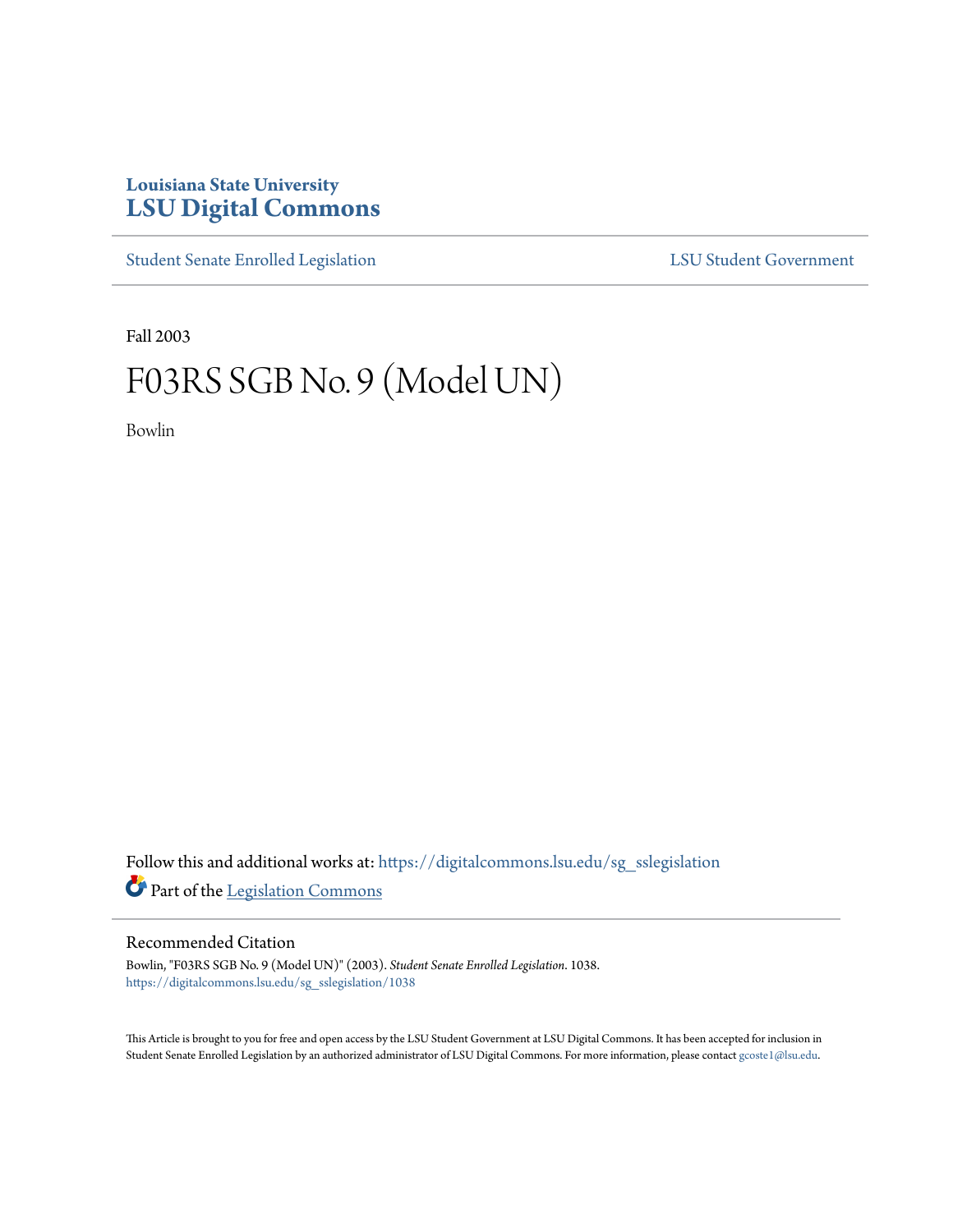**STUDENT GOVERNMENT FINAL**

[LOUISIANA STATE UNIVERSITY]

**STUDENT SENATE 15 OCTOBER 2003 SGB NO. 9 BY: SENATOR BOWLIN**

## A BILL

TO APPROPRIATE ONE THOUSAND THREE HUNDRED TWENTY-EIGHT DOLLARS EIGHTY-EIGHT CENTS ( \$1,328.88) TO THE MODEL UNITED NATIONS ORGANIZATION AT LSU TO HELP DEFRAY THE TRAVEL, LODGING, AND REGISTRATION COSTS TO ATTEND THE SOUTHERN REGIONAL MODEL UNITED NATIONS (SRMUN) XIV CONFERENCE IN ATLANTA, GA FROM NOVEMBER 20-23, 2003.

- PARAGRAPH 1: WHEREAS, MODEL UNITED NATIONS (MUN) AT LSU IS AN ACADEMIC ORGANIZATION COMMITTED TO CREATING FUTURE WORLD LEADERS AND CONTRIBUTING TO THEIR UNDERSTANDING OF THE PRESSING ISSUES FACING THE WORLD, AND
- PARAGRAPH 2: WHEREAS, IN ORDER TO EXERCISE THIS UNDERSTANDING IN AN ACTIVE ARENA FOR DEBATE ON INTERNATIONAL AFFAIRS WITHIN THE CONTEXTS AND CONSTRAINTS OF MULTILATERAL DIPLOMACY, MEMBERS MUST ATTEND UNITED NATIONS SIMULATIONS HOSTED BY MUN ORGANIZATIONS FROM AROUND THE NATION, AND
- PARAGRAPH 3: WHEREAS, THE SRMUN XIV CONFERENCE COMPRISES UNITED NATIONS SIMULATIONS AND INTENSE DEBATE AMONG THE MAJOR BODIES OF THE UNITED NATIONS SUCH AS THE SECURITY COUNCIL, GENERAL ASSEMBLY, COMMISSION ON THE STATUS OF WOMEN AND THE WORLD HEALTH ORGANIZATION, AND
- PARAGRAPH 4: WHEREAS, THE TOTAL COST OF SENDING 15 MEMBERS OF MUN AT LSU TO ATTEND THE SRMUN XIV CONFERENCE IN ATLANTA, GA, IS \$4,685.82, AND
- PARAGRAPH 5: WHEREAS, MUN AT LSU HAS RAISED \$800.00 IN MEMBERSHIP DUES AND HAS RECEIVED A GRANT FROM THE DEPARTMENT OF ARTS & SCIENCES, AND CONTINUES TO SEEK FUNDING FROM OTHER SOURCES, AND
- PARAGRAPH 6: WHEREAS, MUN AT LSU IS IN NEED OF AN ADDITIONAL \$1,328.88 TO FURTHER DEFRAY THE COST OF ATTENDING THE CONFERENCE.
- PARAGRAPH 7: THEREFORE, THE LSU A&M STUDENT SENATE HEREBY APPROPRIATES ONE THOUSAND THREE HUNDRED TWENTY-EIGHT DOLLARS EIGHTY-EIGHT CENTS (\$1,328.88) TO THE MODEL UNITED NATIONS ORGANIZATION AT LSU TO ATTEND THE SOUTHERN REGIONAL MODEL UNITED NATIONS XIV CONFERENCE IN ATLANTA, GA.
- PARAGRAPH 8: THIS BILL SHALL TAKE EFFECT FOLLOWING A TWO-THIRDS (2/3) VOTE OF THE LSU STUDENT SENATE. ALL MONIES NOT USED SHALL